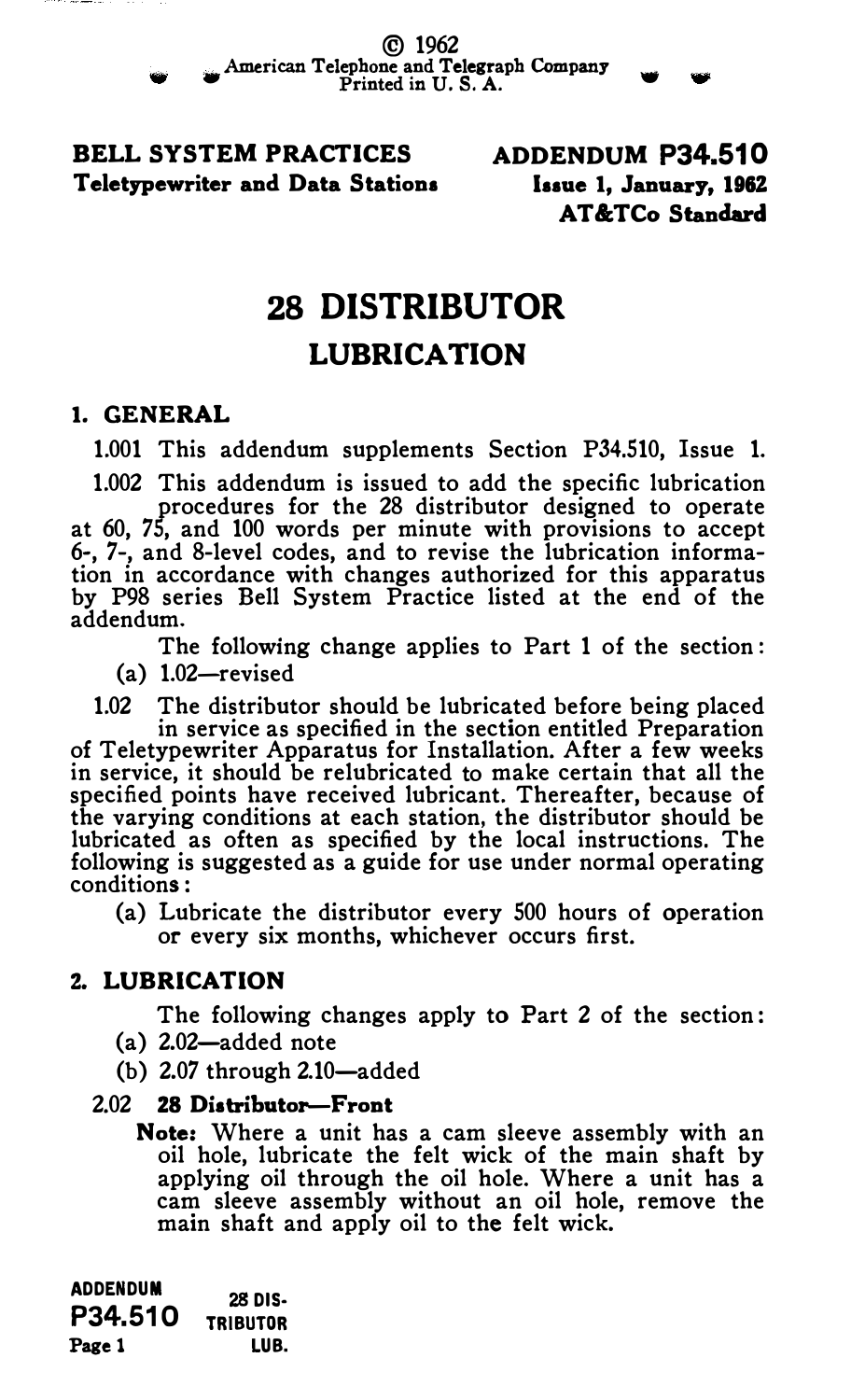#### 2.07 Clutch-trip Magnet Mechaniam



**•**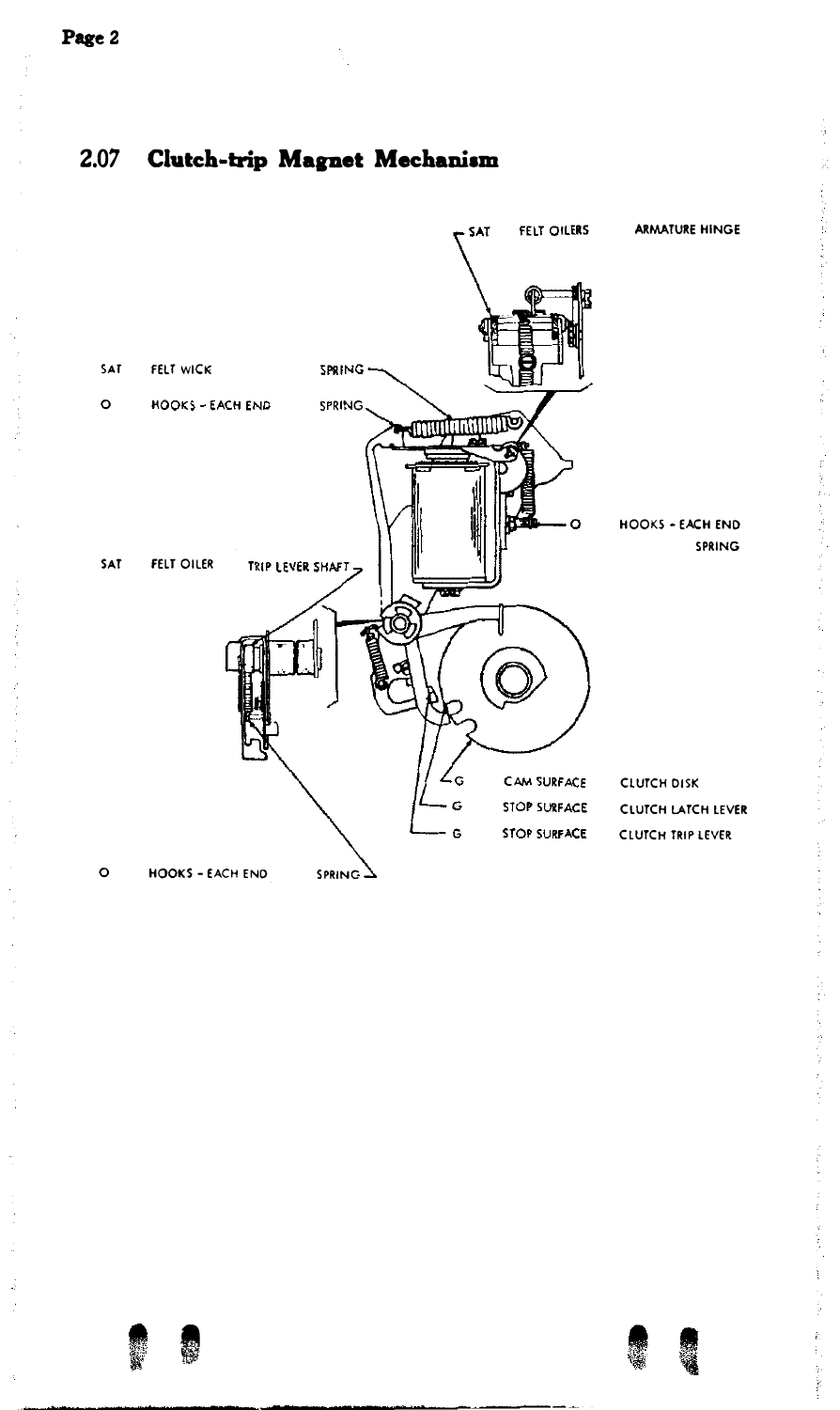

.. ...

#### 2.08 Contact Lever Assembly

.. ...





ADDENDUM P34.510 Page 3 28 DIS· TRIBUTOR LUB.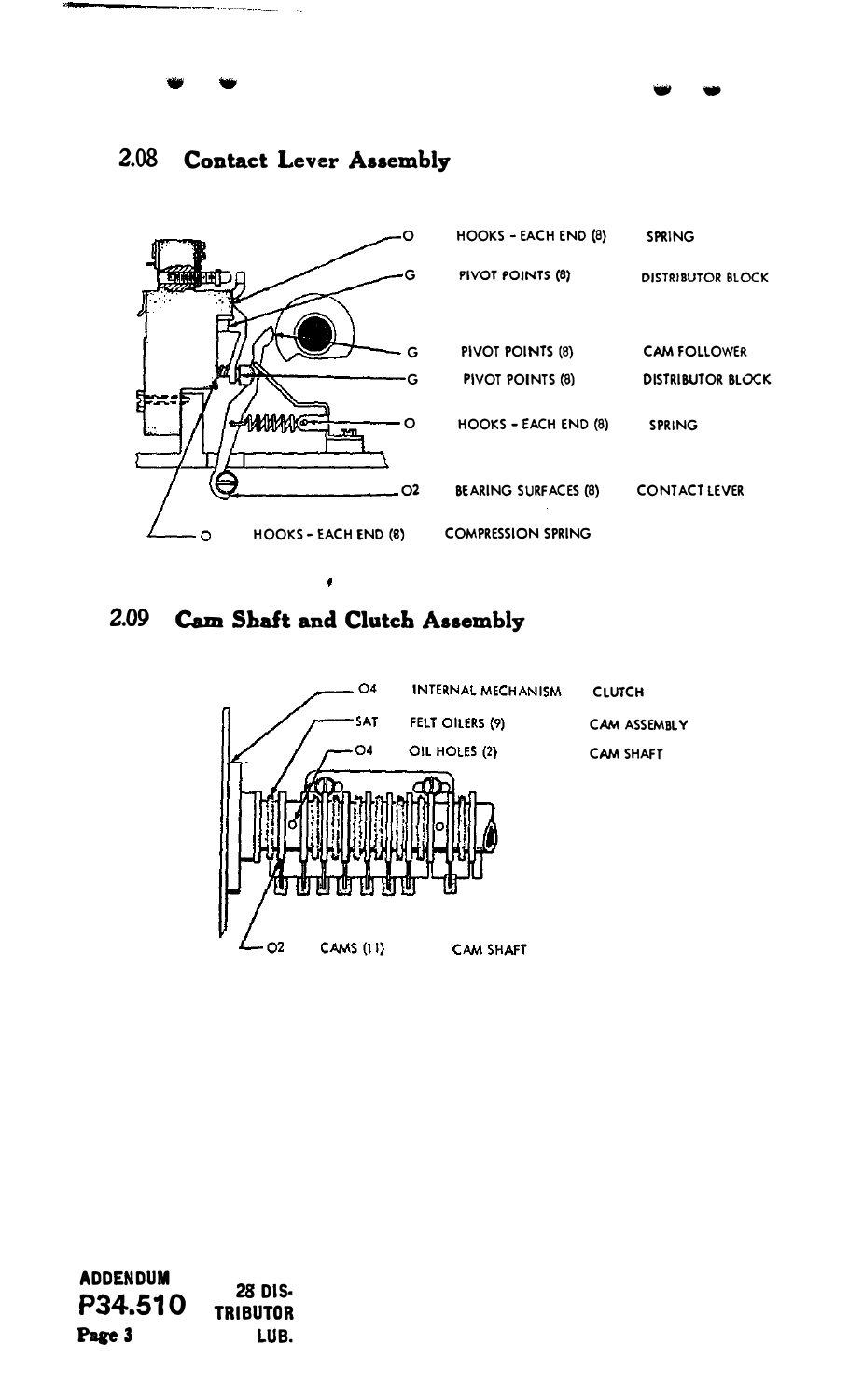



#### CHANGES AUTHORIZED BY P98. SERIES BELL SYSTEM PRACTICE

| . Par. No. | <b>Lubrication Procedure</b> | <b>Includes Change</b><br>as Authorized<br>by Section |
|------------|------------------------------|-------------------------------------------------------|
| 1.02       | Lubrication Interval         | P98.814                                               |
| 2.02       | Main Shaft                   | P98.814                                               |
|            |                              |                                                       |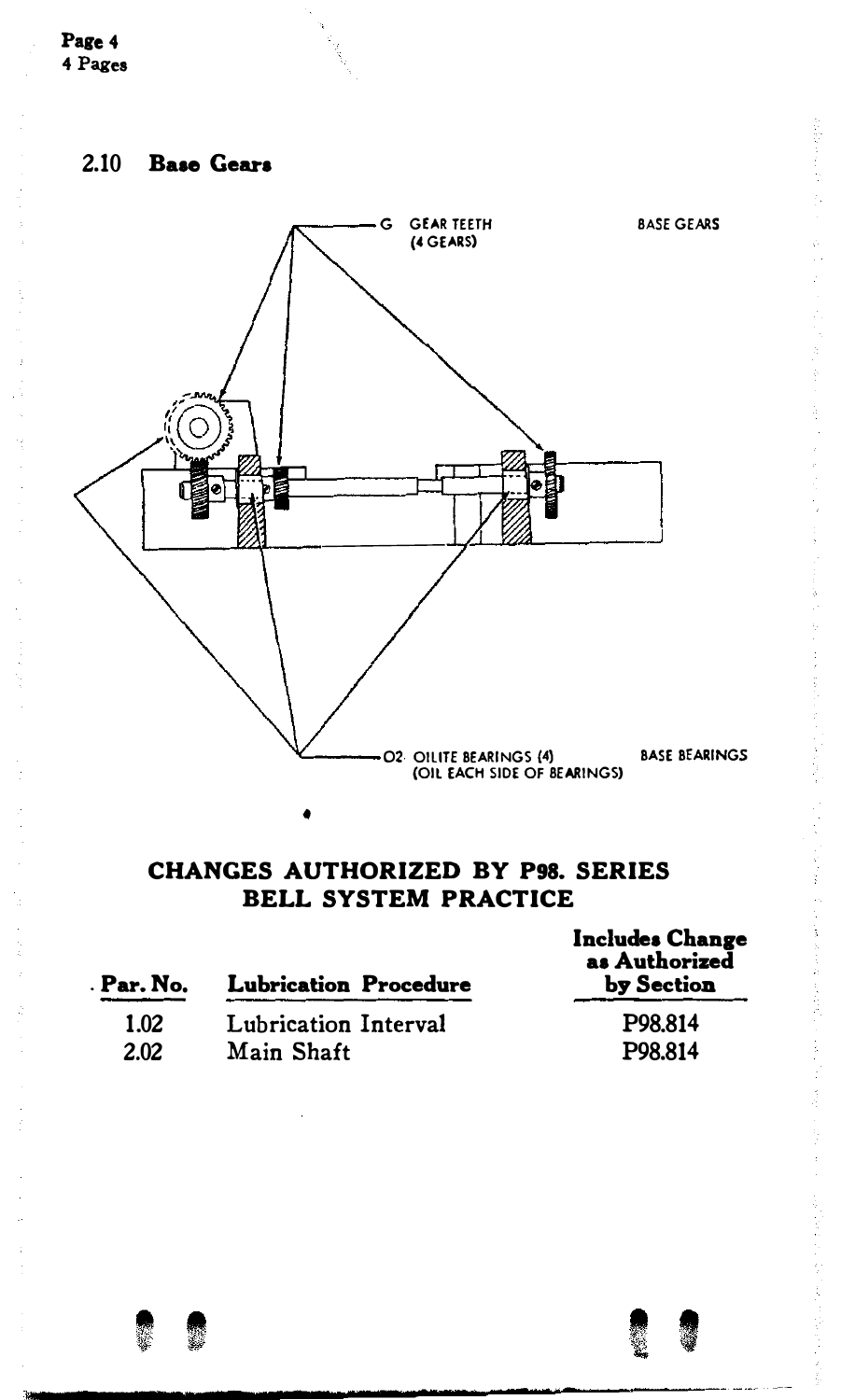#### BELL SYSTEM PRACTICES Teletypewriter and Data Stations

#### SECTION P34.510 Issue 1, April, 1961 AT &TCo Standard

## 28 DISTRIBUTOR LUBRICATION

#### CONTENTS PAR. NO.

| Clutch Trip-magnet Mechanism  2.04, 2.06 |  |
|------------------------------------------|--|
|                                          |  |
|                                          |  |
| 3. ASSOCIATED BELL SYSTEM PRACTICES 3.01 |  |

#### 1. GENERAL

1.01 This section provides the specific lubrication routines for maintaining the 28 distributor. This material, together with that contained in the section entitled Teletypewriter Apparatus, Lubrication, General Information and Routines, gives the complete information for lubricating the unit. The lubrication symbols used herein are the same as those in the general section. However, the simple symbol 0 is used in this practice to mean only one drop of oil. The symbol 02 is used to specify two drops of oil.

1.02 The distributor should be lubricated before being placed in service as specified in the section entitled Preparation of Teletypewriter Apparatus for Installation. After a few weeks in service, it should ordinarily be relubricated to make certain that all specified points have received lubricant. Thereafter, because of the varying conditions at each station, the distributor should be lubricated as often as specified by the local instructions. The following lubrication intervals are suggested as a guide for use under normal operating conditions.

P34.510  $P<sub>200</sub>$  1 28 DIS-TRIBUTOR LUBRI· CATION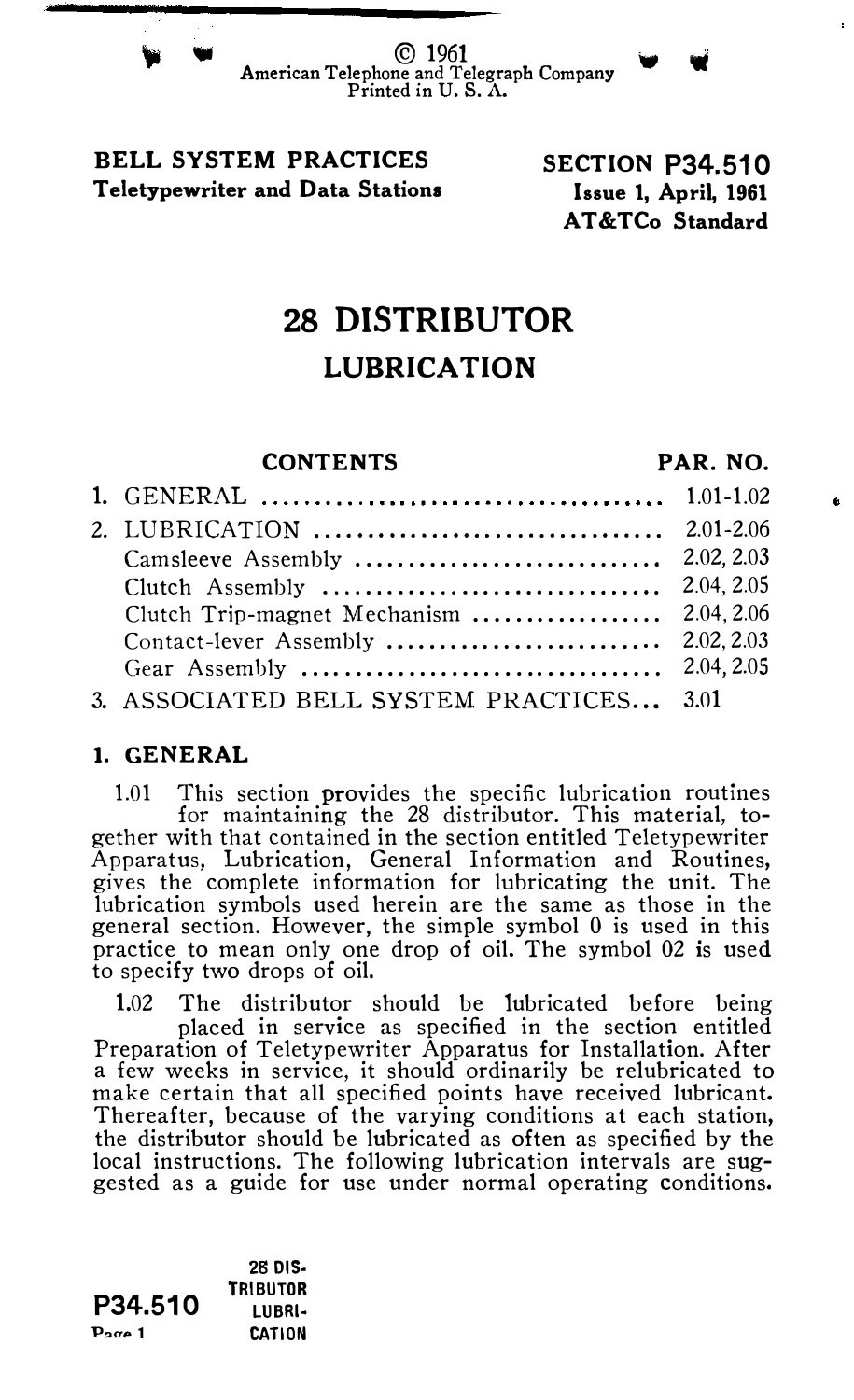#### Operating Speed in Words per Minute 60

75 100 Lubrication Intervals

(Whichever occurs first)

3000 hours or 1 year 2400 hours or 9 months 1500 hours or 6 months

#### 2. LUBRICATION

2.01 The 28 distributor should be lubricated as indicated in the following paragraphs. The photographs show the paragraph numbers referring to particular drawings of mechanisms on the unit.

t I I I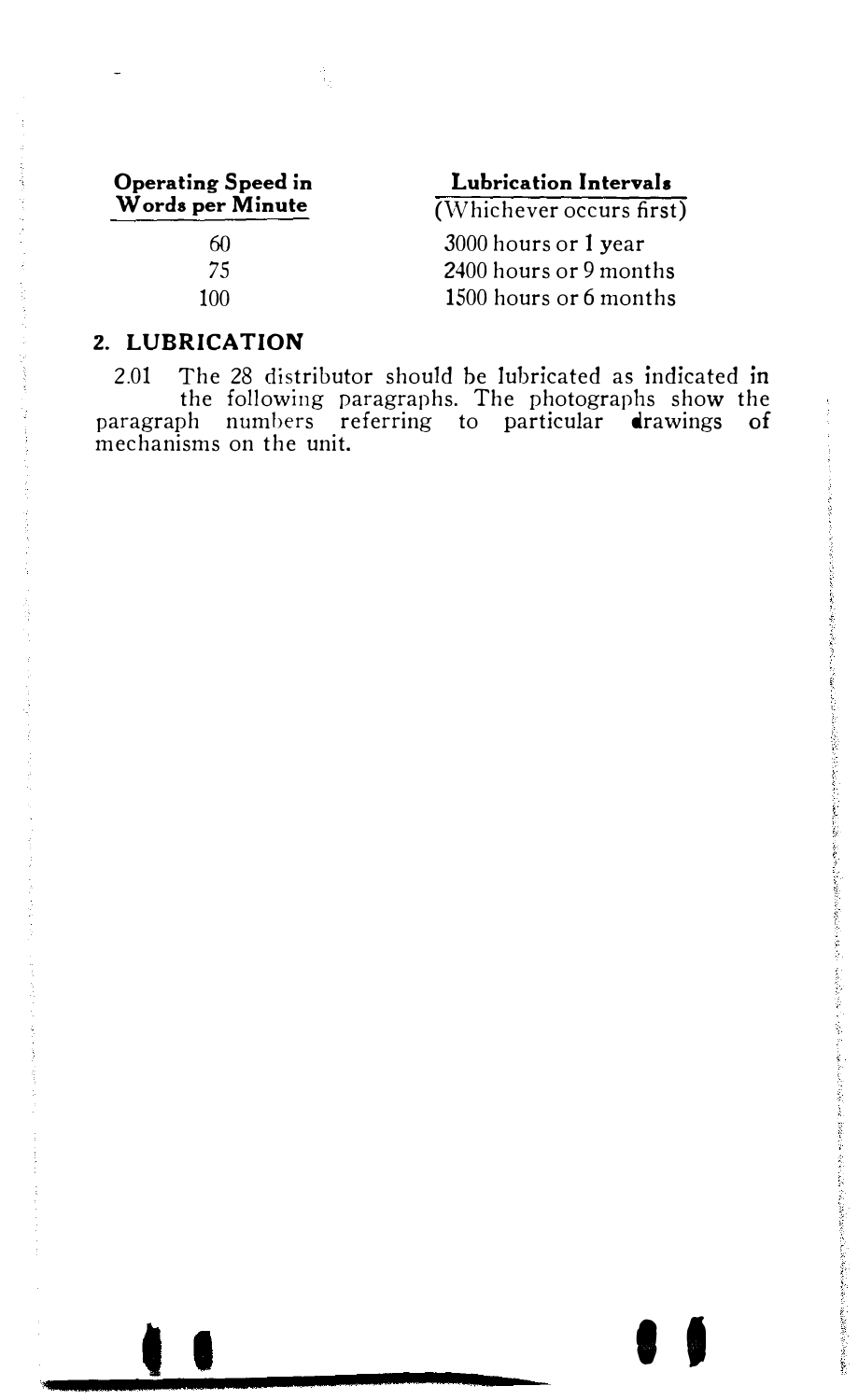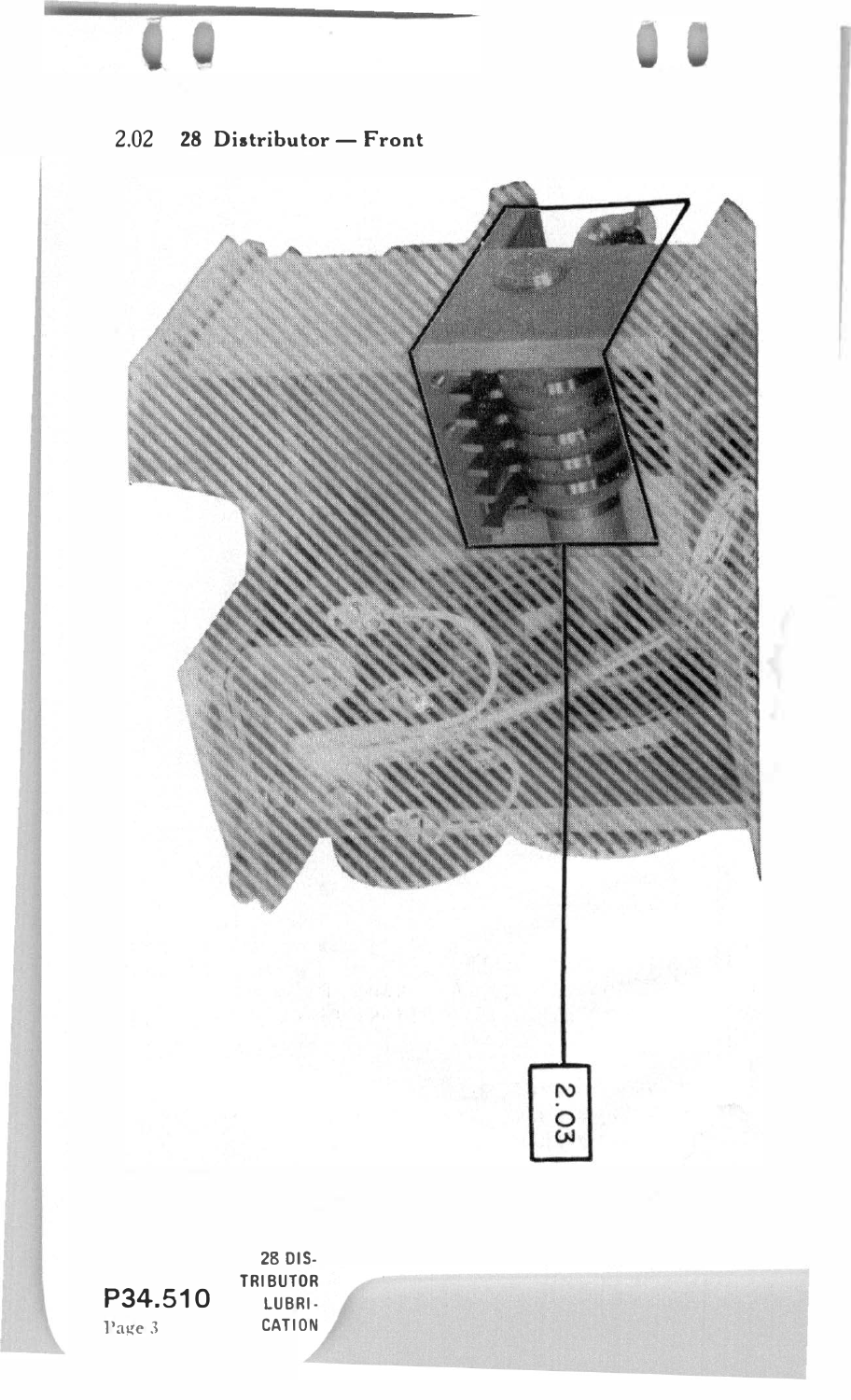

Page 4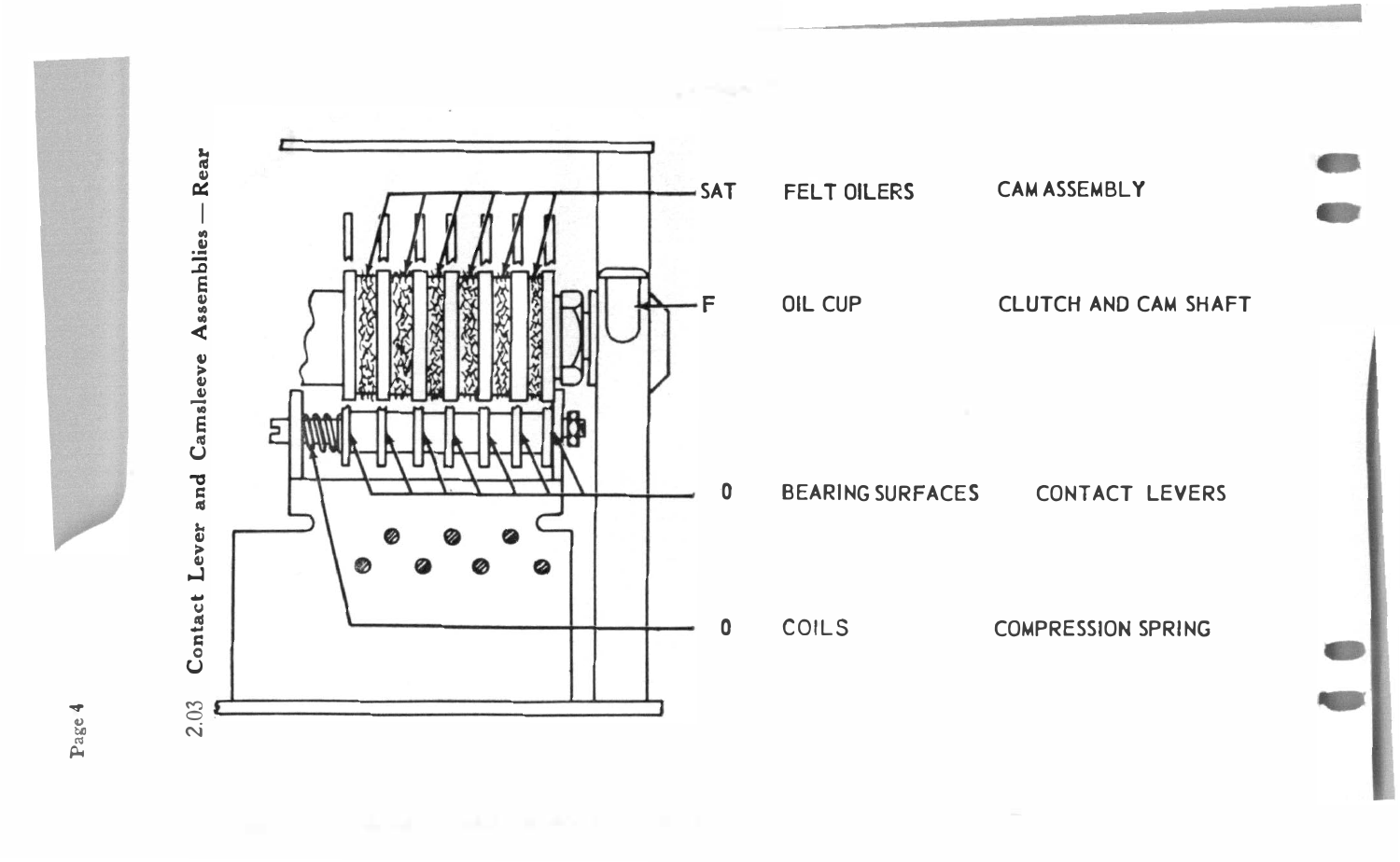

28 DIS. TRIBUTOR LUBRI· CATION

P34.510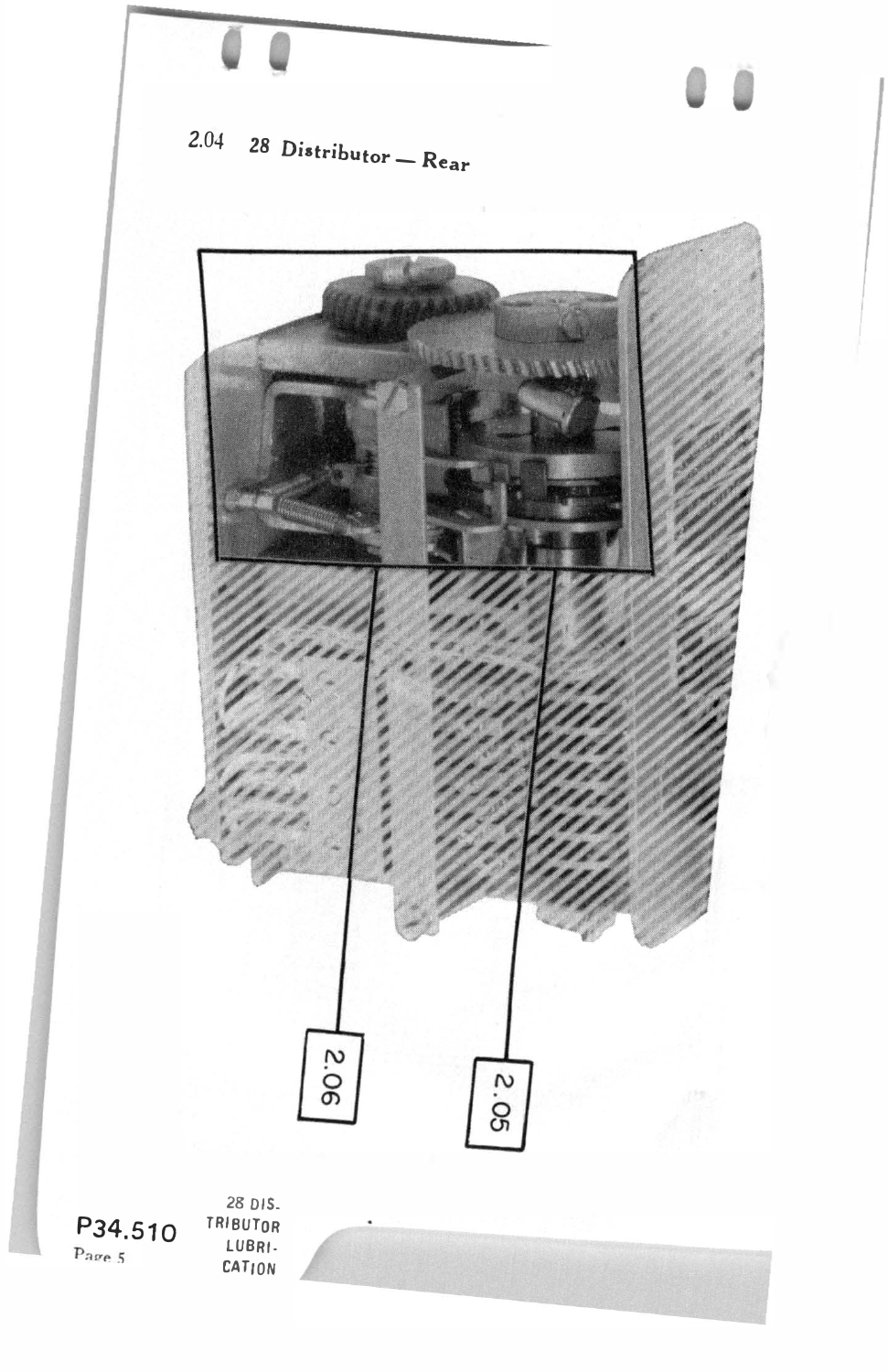

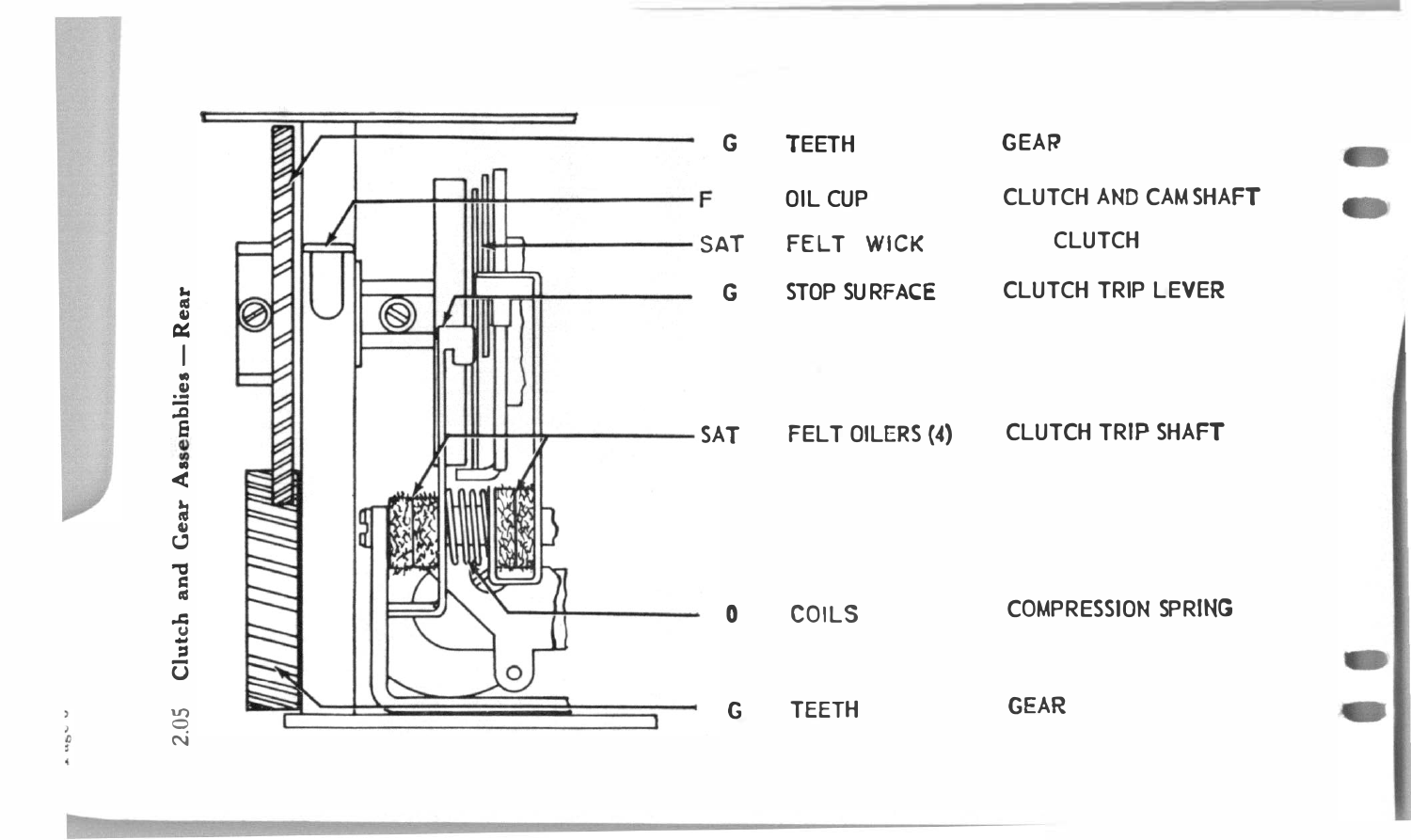

 $\blacksquare$ 

×

TRIBUTOR<br>LUBRI-<br>CATION 28 DIS-

P34.510 Page 7